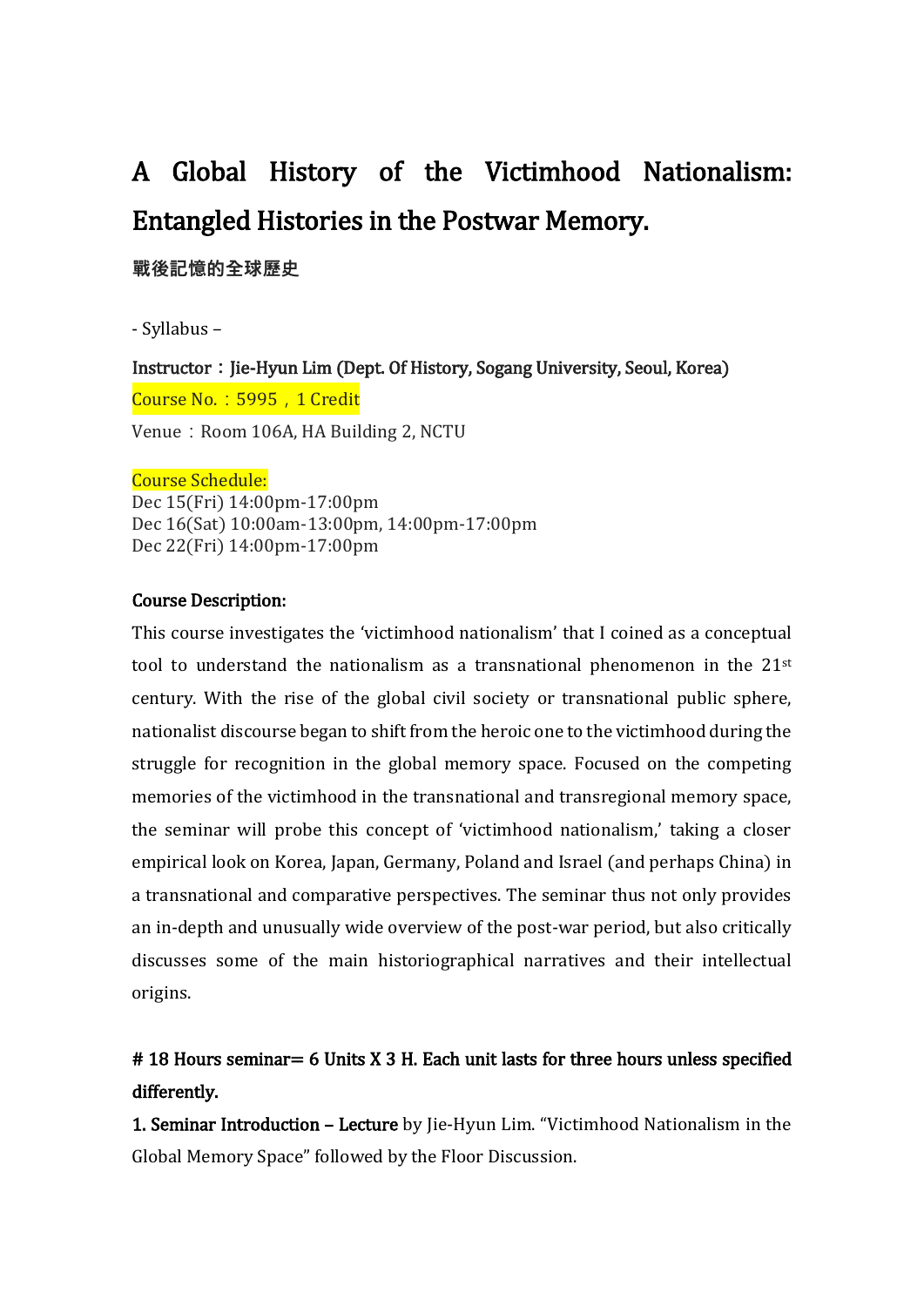#### \* Obligatory Reading:

- Jie-Hyun Lim, "Victimhood Nationalism in Contested Memories-Mourning Nations and Global Accountability" in Aleida Assmann and Sebastian Conrad eds, Memory in a Global Age: Discourses, Practices and Trajectories (Palgrave Macmillan, 2010), pp. 138-162.

- Jie-Hyun Lim, "Victimhood," in Paul Corner and Jie-Hyun Lim eds., The Palgrave Handbook of Mass Dictatorship (Palgrave Macmillan, 2016), pp. 427-440.

#### 2. Apologetic Memory versus Critical Memory

#### \* Obligatory Reading:

- Antony Polonsky ed, My Brother's Keeper? Recent Polish Debates on the Holocaust (London: Routledge, 1990, pp. 1-33.

- Jan T. Gross, Neighbors (New York: Penguin Books, 2002) – extracts!

#### Further Reading:

- A. Polonsky and J. B. Michlik eds, *The Neighbors Responded* (Princeton: Princeton University Press, 2004).

- Anna Bikont, The Crime and the Silence: Confronting the massacre of jews in wartime Jedwabne (New York: Farrar, Strauss and Giraux, 2015).

- James J. Orr, The Victim as Hero: Ideologies of Peace and National Identity in Postwar Japan (Honolulu: University of Hawai'i Press, 2001)

- Yoneyama, Lisa, *Hiroshima Traces: Time, Space, and the Dialectics of Memory* (Berkeley: University of California Press, 1999).

-Peter Hays Gries, China's New Nationalism: pride, politics and diplomacy (University of California Press, 2004).

#### 3. Contested Memories in Over- and Under-Contextualization

#### \* Obligatory Reading:

- Robert G. Moeller, "War Stories: The Search for a Usable Past in the Federal Republic of Germany" American Historical Review 101/4 (October, 1996), pp. 1008- 1048.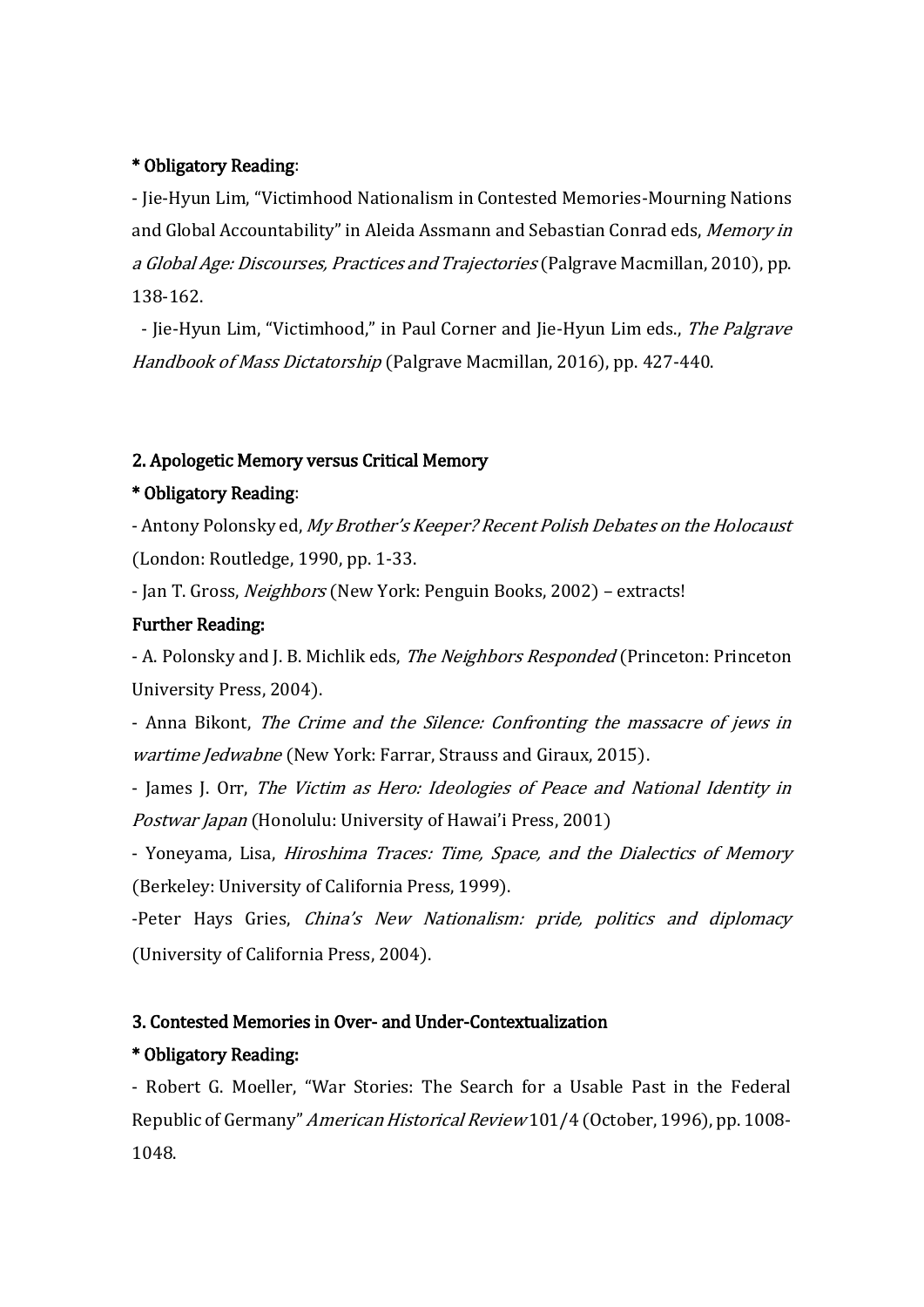- John W. Dower, "An Aptitude for Being Unloved: war and memory in Japan" in: Omer Bartov et. al. eds. Crimes of War: Guilt and Denial in the Twentieth Century (New York: The New Press, 2002), pp. 217-41.

## Further Reading:

- Yoko Kawashima Watkins, So Far From the Bamboo Grove (New York: Beech Tree, 1994)

- Günther Grass, Im Krebsgang (Göttingen: Steidl Verlag, 2002)

- Daqing Yang, 'The Malleable and the Contested: the Nanjing Massacre in Postwar China and Japan', in T. Fujitani, Geoffrey M. White, Lisa Yoneyama eds., Perilous *Memories: the Asia-Pacific War(s)* (Durham: Duke University Press, 2001), pp. 50-86.

- Bill Niven ed. *Germans as Victims* (Houndmills: Palgrave Macmillan, 2006)

- Jörg Friedrich, The Fire: The Bombong of Germany (Columbia University Press, 2006)

# 4. Graduate Students' Presentations

# 5. Comparative Memories and Entangled Memories

# \* Obligatory Reading:

- Tony Judt, "The Past Is Another Country: Myth and Memory in Postwar Europe." in István Deák, Jan T. Gross and Tony Judt eds., The Politics of Retribution in Europe: World War II and Its Aftermath (Princeton: Princeton University Press, 2000), pp. 293-323.

- Jie-Hyun Lim, "Second World War in Global Memory Space," in Michael Geyer and Adam Tooze eds., *Cambridge History of Second World War* (Cambridge: Cambridge University Press, 2015), vol. III: pp. 698-724.

# Further Reading:

- Pieter Lagrou, "Victims of Genocide and National Memory: Belgium, France and the Netherlands 1945-1965," Past & Present, No. 154 (Feb., 1997), pp. 181-222.

- Kiran Klaus Patel, "In Search of a Transnational Historicization: National Socialism and Its Place in History" in Konrad H. Jarausch and Thomas Lindenberger, Conflicted